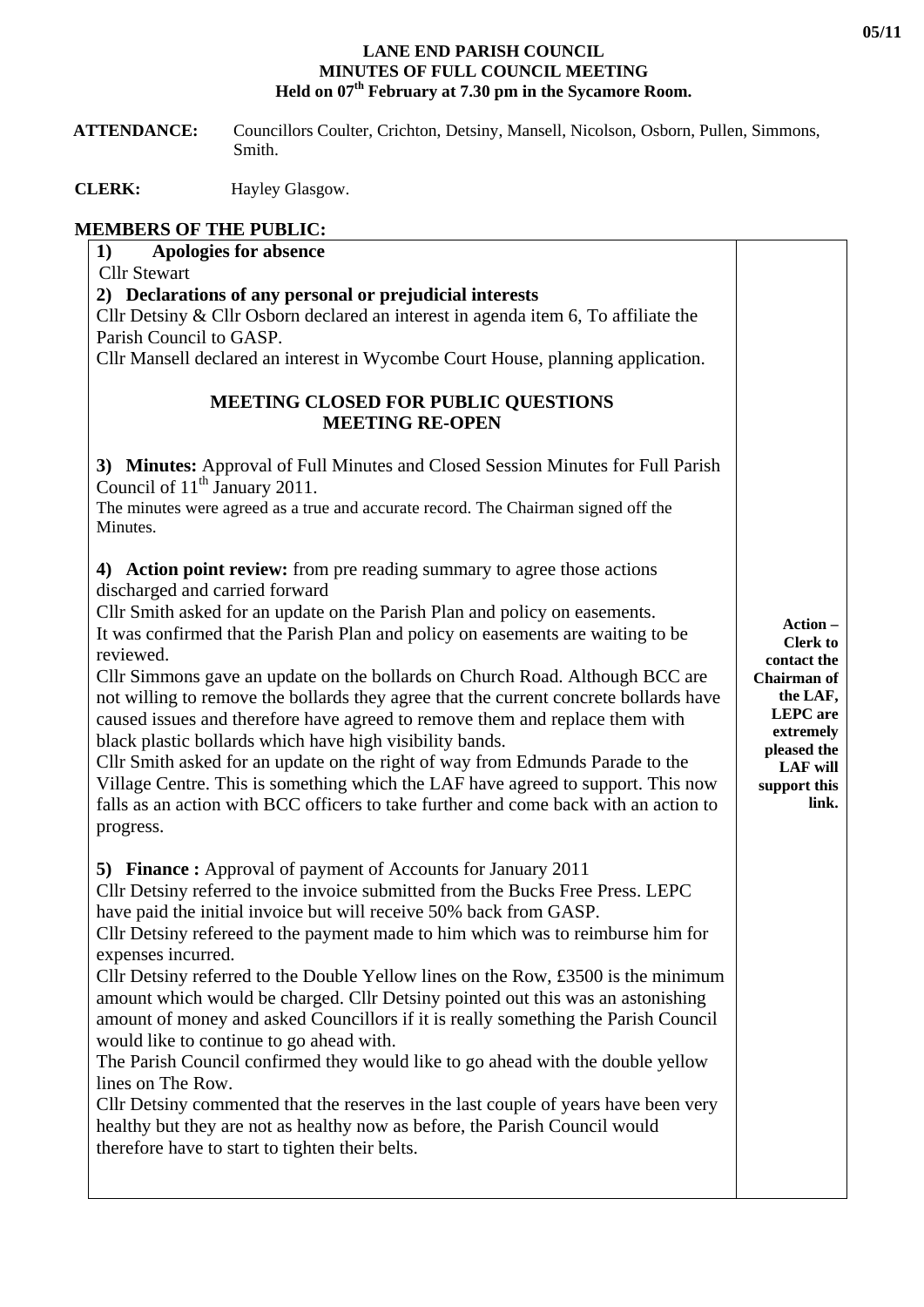## **6) To affiliate the Parish Council to GASP**  The Parish Council proposed that it should affiliate to GASP (Groups Against the Stadium Proposal) as a recognised supporter of this body. By doing this Lane End Parish Council are not bound by any decisions GASP take and are not obliged to follow them. The Parish Council agreed to affiliate the Parish Council to GASP on this basis. **7) Wycombe Community Stadium**  The Chairman updated Councillors on the latest information. GASP have made a freedom of information request to WDC for the base data set that had been used to analyse the responses in the public consultation held in October 2010. It is believed that a rigorous analysis of this data might provide further evidence of organised patterns of mass voting within the consultation. The Cabinet's decision to progress was subject to a "Call In" by the Improvement and Reviews Commission, that "Call In" has been upheld and is now ongoing. The BFP recently held a poll on their website about the proposed Community Stadium and 1,600 responses had been made. **8) Wycombe Air Park Joint Consultative Committee (JCC)**  Cllr Coulter and Cllr Nicolson had a meeting in November with two members from the JCC. The Parish Council took a decision in August 2008 to withdraw from the committee for a number of reasons. It has been brought to the Parish Councils attention that WAPAG have been lobbying the Department for Transport about their concerns about the operation of the airpark. WAPAG have campaigned to have the airport specified. The DfT responded to their concerns in December 2010 and it was noted that the Secretary of State was minded to specify the airpark but would like to see a local solution sought first. The JCC made a representation, through the Chairman, prior to the DfT reaching their ruling and referenced the Parish Council as being a body that appears to be associated with WAPAG. Lane End Parish Council would in principle, as a community body, wish to engage with a properly constituted and properly operating consultative committee. However with concerns remaining regarding the exclusion of members of the public from the business component of meetings and questions over the effectiveness of the complaints procedure, it was the recommendation to the Parish Council that it should not re-join the JCC at the present time but should wait to see the outcome from the DfT in terms of the possible specification of the air park.. The Parish Council agreed not to re-join the JCC at this time. **9) Grass Cutting**  Cllr Osborn specified the number of cuts at present and proposed to reduce some of the cuts and also look at a different contractor to do the Harris Gardens which would keep the costs in line with what they have been over the last year. The Parish Council confirmed they would like to adopt the principle of maintaining the current cost of the grass cutting by reducing the number of cuts and looking at using the Village Hall Contractor for Harris Gardens. **10) Annual Parish Meeting**  The Parish Council considered possible topics for the APM. Agenda items could include: -Community Stadium - Elga site **06/11 Action – Clerk will communicate to GASP that the PC would like to be recognised and acknowledged as an affiliated body. Action – Clerk to contact the Village Hall contractor.**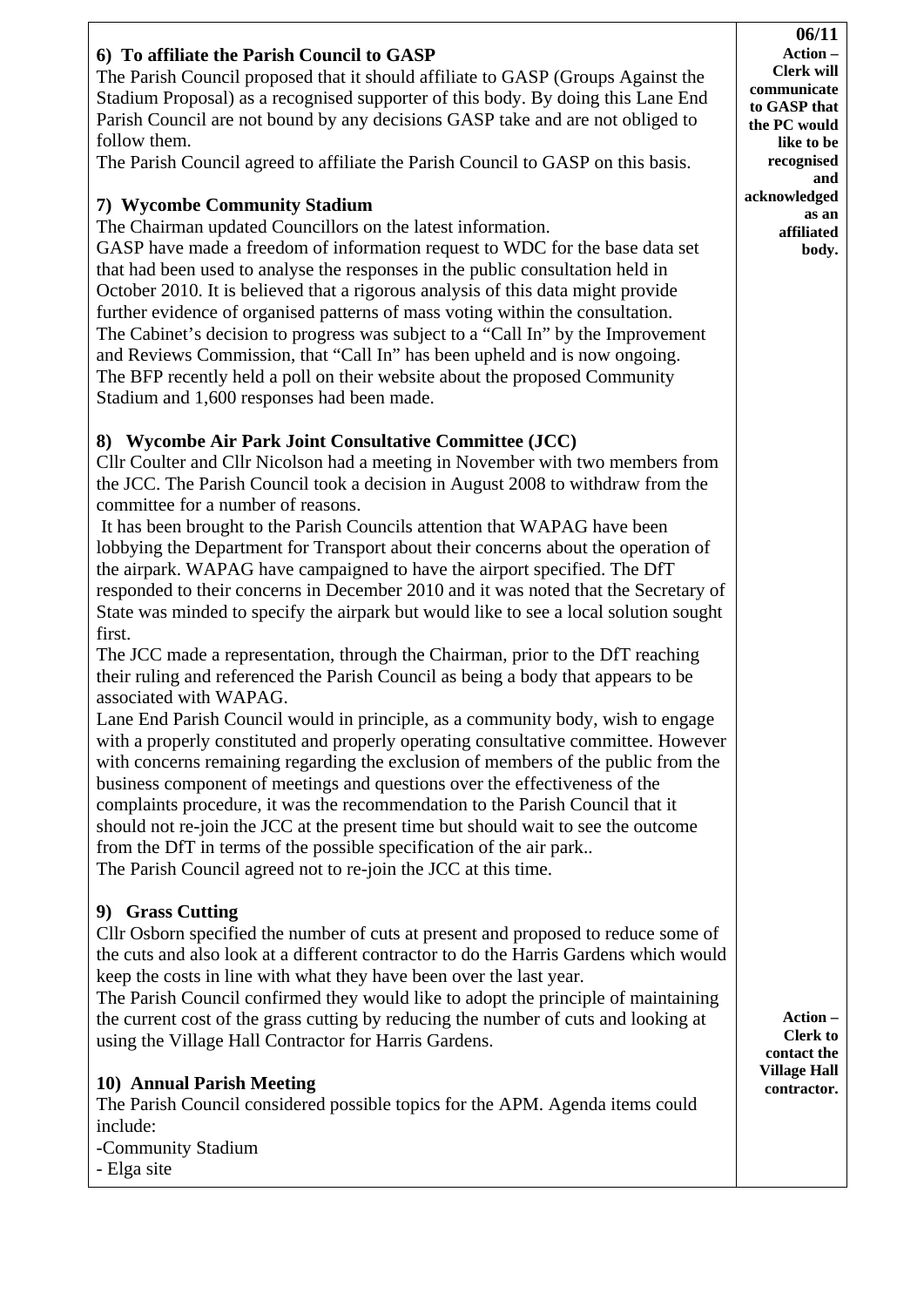| - Report on the years achievements and Grants and Donations<br>- Finance Report / Budget<br>- Moorend Common<br>- LEYCC to present a short report<br>- Chairman's Report<br>- NAG update<br>- Possibly invite John Gibbs – CEO of BALC to give guidelines on current issues<br>- Old Sun site (if relevant).                                                                                                                                                                                                                                                                                                                                   | 07/11 |
|------------------------------------------------------------------------------------------------------------------------------------------------------------------------------------------------------------------------------------------------------------------------------------------------------------------------------------------------------------------------------------------------------------------------------------------------------------------------------------------------------------------------------------------------------------------------------------------------------------------------------------------------|-------|
| 11) Lane End Village Fete<br>Lane End Parish Council will attend the village fete and have a stand if this is given<br>approval by the village hall committee.                                                                                                                                                                                                                                                                                                                                                                                                                                                                                 |       |
| 12) Buckinghamshire Local Transport Plan Public Consultation<br>The Chairman detailed the consultation and asked members of Council to consider<br>if as a Parish Council a response should be sent.<br>The Parish Council agreed they would not have much of a relevant input to the<br>consultation and should not respond. Individuals can respond if they choose to.                                                                                                                                                                                                                                                                       |       |
| 13) Clerk's report: including Correspondence and Reports received<br>The Clerk detailed the main points of the report.                                                                                                                                                                                                                                                                                                                                                                                                                                                                                                                         |       |
| 14) Invitations to Meetings and Reports received: To confirm attendees $\&$<br>agreement on Consultations received<br>Cllr Detsiny requested WDC big society.<br>Cllr Osborn requested BALC anti social behaviour, WDALC and WDC local<br>council meetings.<br>Cllr Mansell requested several documents.                                                                                                                                                                                                                                                                                                                                       |       |
| 15) Matters raised by Councillors<br>Cllr Detsiny asked if Councillors could receive agenda papers on email where<br>possible, however if they would like paper copies this is not an issue.<br>Cllr Simmons suggested the Parish Council should make the playing fields a<br>number one priority for next financial year.<br>Cllr Mansell pointed out the state of the road on Simmons Way, the road surface is<br>really bad and needs urgent attention.<br>Cllr Smith asked Council to note that the LEYCC have had problems with their<br>boiler, the Centre Manager is waiting for 3 estimates of the cost of the necessary<br>repairs.   |       |
| 16) Planning: To consider new applications and receive Wycombe District<br><b>Council Decisions and Appeals</b>                                                                                                                                                                                                                                                                                                                                                                                                                                                                                                                                |       |
| <b>New Applications</b><br>11/05090/FUL - Land Adjacent Vale Cottage Bullocks Farm Lane Wheeler End<br>Erection of new 4-bed single storey detached dwelling with creation of new access<br>Residential development of this nature is inappropriate development in the<br>Green Belt and unacceptable in principle. This development would be harmful<br>to the Green Belt and detrimental to its openness and would harm the special<br>character and appearance of this part of AONB.<br>11/05030/CAC - Wycombe Court House Church Road Lane End - Conservation<br>area consent for demolition of existing rear conservatory<br>No objection |       |